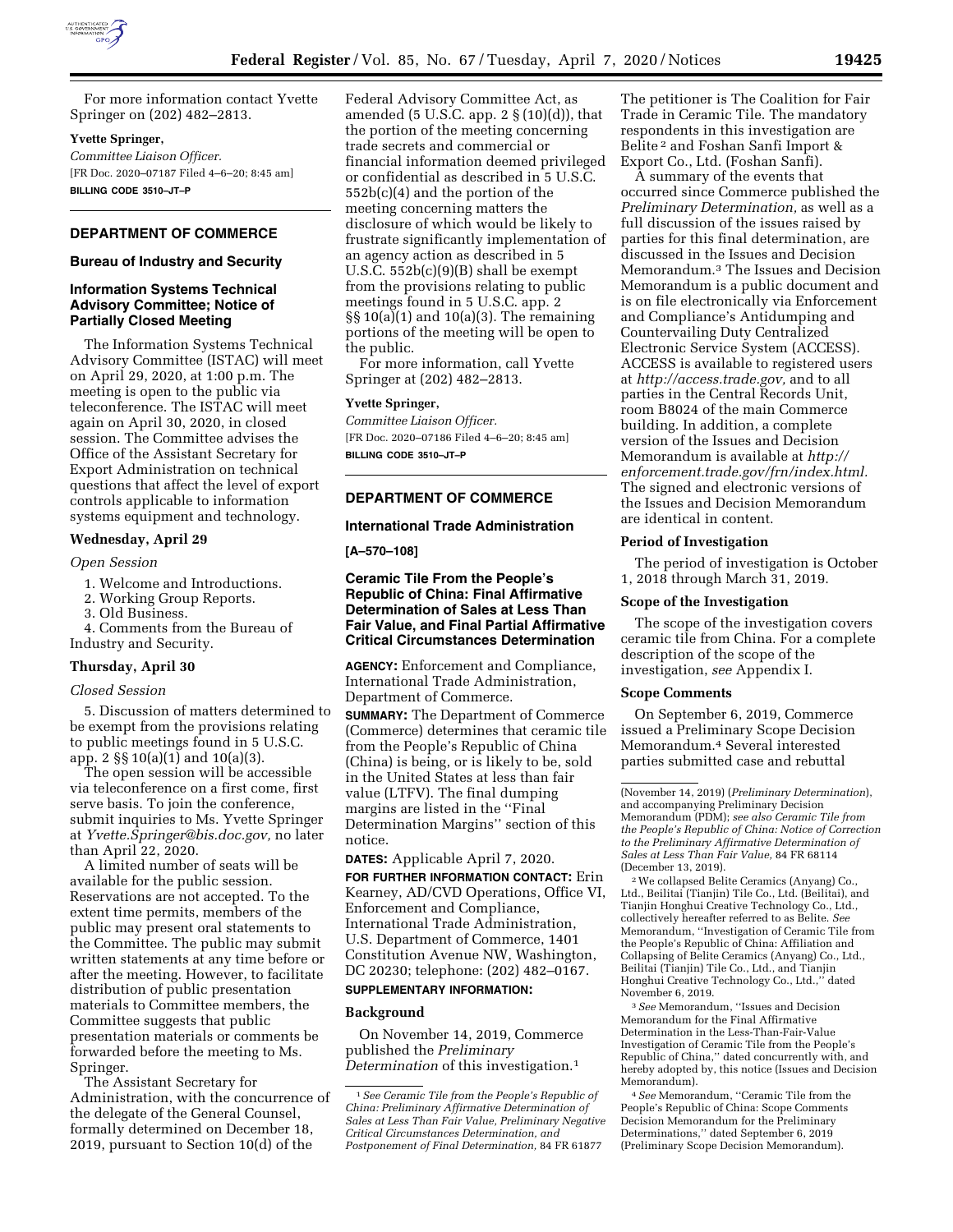briefs concerning the scope of this investigation. For a summary of the product coverage comments and rebuttal comments submitted to the record for this final determination, and accompanying discussion and analysis of all comments timely received, *see* the Final Scope Decision Memorandum.5 Based on the comments received, Commerce is not modifying the scope language as it appeared in the *Preliminary Determination.* The scope in Appendix I remains unchanged from that which appeared in the *Preliminary Determination.* 

# **Analysis of Comments Received**

All issues raised in the case and rebuttal briefs by parties in this investigation are discussed in the Issues and Decision Memorandum. A list of the issues that parties raised in the Issues and Decision Memorandum is attached to this notice as Appendix II.

#### **Verification**

As provided in section 782(i) of the Tariff Act of 1930, as amended (the Act), Commerce conducted verification of the information submitted by Belite for use in the final determination. We used standard verification procedures, including an examination of relevant accounting records and original source documents provided by Belite.6 We did not conduct verification of Foshan Sanfi because it withdrew from participation in verification.7

#### **Adverse Facts Available (AFA)**

For the reasons explained in the *Preliminary Determination,* we continue to find that the use of AFA, pursuant to sections 776(a) and (b) of the Act, is warranted in determining the rate for the China-wide entity.8 In selecting the AFA rate for the China-wide entity, Commerce's practice is to select a rate that is sufficiently adverse to ensure that the uncooperative party does not obtain a more favorable result by failing to cooperate than if it had fully cooperated.9 For the final determination, we are assigning the China-wide entity, as AFA, the rate of 356.02 percent, which is the highest petition rate.10

#### **Critical Circumstances**

As explained in the Issues and Decision Memorandum, we find that critical circumstances exist for imports of ceramic tile from the China-wide entity pursuant to sections 735(a)(3)(A) and (B) of the Act and 19 CFR 351.206. With respect to the separate rate companies, we continue to find that the U.S. Census Bureau data provided by the petitioner in its critical circumstances allegation 11 does not show that imports of subject merchandise were massive during a relatively short period, and that critical circumstances do not exist for imports of ceramic tile from the separate rate companies pursuant to sections

735(a)(3)(A) and (B) of the Act and 19 CFR 351.206.

### **Separate Rates**

Generally, Commerce looks to section 735(c)(5)(A) of the Act, which provides instructions for calculating the allothers rate in a market economy antidumping duty (AD) investigation, for guidance when calculating the rate for separate rate respondents that we did not individually examine in a nonmarket economy AD investigation. Section 735(c)(5)(A) of the Act states that the estimated all-others rate shall be an amount equal to the weighted average of the estimated weighted average dumping margins established for exporters and producers individually investigated, excluding any margins that are zero, *de minimis,* or determined entirely on the basis of facts available.12

As discussed in the Issues and Decision Memorandum,<sup>13</sup> Belite and Foshan Sanfi have not received a separate rate for the final determination and, thus, are part of the China-wide entity. As such, we have assigned the average of the rates found in the Petition 14 as the rate for nonindividually examined companies that have qualified for a separate rate.15

#### **Final Determination**

The final estimated weighted-average dumping margins are as follows:

| Exporter | Producer                                                                                 | Estimated<br>weighted-<br>average<br>dumping<br>margin<br>(percent) | Cash deposit<br>rate<br>(adjusted<br>for subsidy<br>offsets)<br>(percent) |
|----------|------------------------------------------------------------------------------------------|---------------------------------------------------------------------|---------------------------------------------------------------------------|
|          |                                                                                          | 229.04                                                              | 203.71                                                                    |
|          | Guangdong Bode Fine Building Material Co., Ltd                                           | 229.04                                                              | 203.71                                                                    |
|          | Foshan Mona Decoration Material Co., Ltd. (DBA Guang Dong<br>Bo Hua Ceramics Co., Ltd.). | 229.04                                                              | 203.71                                                                    |
|          |                                                                                          | 229.04                                                              | 203.71                                                                    |
|          | Foshan Gold Medal Ceramics International Trade Co., Ltd                                  | 229.04                                                              | 203.71                                                                    |
|          |                                                                                          | 229.04                                                              | 203.71                                                                    |
|          |                                                                                          | 229.04                                                              | 203.71                                                                    |
|          |                                                                                          | 229.04                                                              | 203.71                                                                    |
|          |                                                                                          | 229.04                                                              | 203.71                                                                    |
|          |                                                                                          | 229.04                                                              | 203.71                                                                    |
|          |                                                                                          | 229.04                                                              | 203.71                                                                    |
|          |                                                                                          | 229.04                                                              | 203.71                                                                    |
|          | Foshan Amosa International Business Company                                              | 229.04                                                              | 203.71                                                                    |
|          |                                                                                          | 229.04                                                              | 203.71                                                                    |

5*See* Memorandum, ''Ceramic Tile from the People's Republic of China: Scope Decision Memorandum for the Final Determinations,'' dated concurrently with this notice (Final Scope Decision Memorandum).

6*See* Memorandum, ''Verification of the Questionnaire Responses of Belite Ceramics (Anyang) Co., Ltd., in the Antidumping Investigation of Ceramic Tile from the People's Republic of China,'' dated January 6, 2020.

7*See* Foshan Sanfi's Letter, ''Ceramic Tile from the People's Republic of China—Notice of Intention Not to Participate in Verification,'' dated November 22, 2019.

<sup>8</sup>*See Preliminary Determination* PDM at 20–22. 9*See, e.g., Notice of Preliminary Determination of* 

*Sales at Less Than Fair Value and Postponement of Final Determination: Purified Carboxymethyl Cellulose from Finland,* 69 FR 77216 (December 27, 2004), unchanged in *Notice of Final Determination of Sales at Less Than Fair Value: Purified Carboxymethyl Cellulose from Finland,* 70 FR 28279 (May 17, 2005).

<sup>10</sup>*See* Issues and Decision Memorandum at 3. 11*See Preliminary Determination* PDM at ''Critical Circumstances.''

12*See, e.g., Ball Bearings and Parts Thereof from France, Germany, Italy, Japan, and the United* 

*Kingdom: Final Results of Antidumping Duty Administrative Reviews and Rescission of Reviews in Part,* 73 FR 52823, 52824 (September 11, 2008), and accompanying Issues and Decision

Memorandum (IDM) at Comment 16.

13*See* IDM at Comments 1–2.

14*See* Petitioner's Letter, ''Petition for the Imposition of Antidumping Duties on Imports of Ceramic Tile from the People's Republic of China,'' dated April 10, 2019 (the Petition) and the Petition Supplement at Exhibit II–21.

15*See* IDM at Comment 3.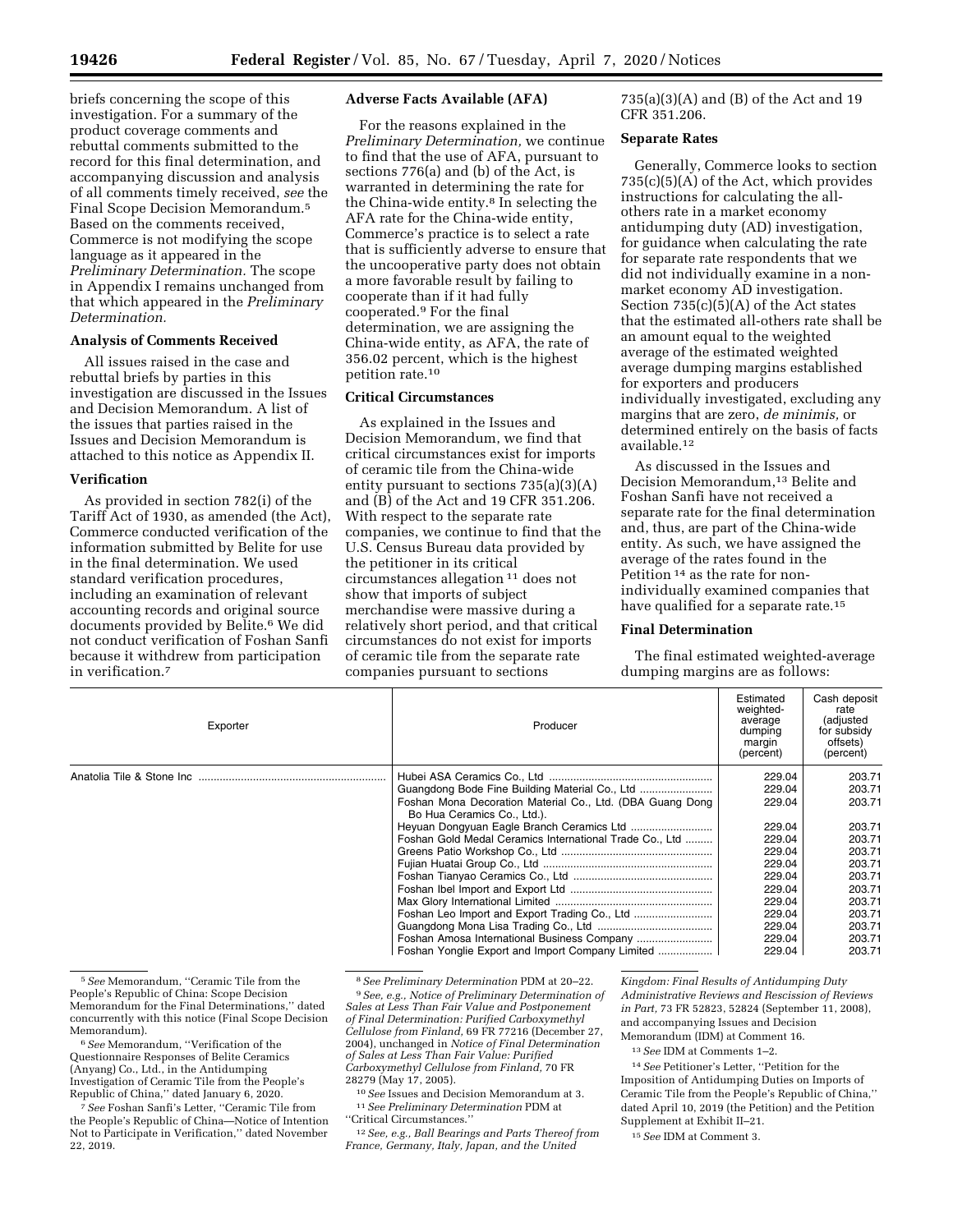▀

| Exporter                                                  | Producer                                                                          | Estimated<br>weighted-<br>average<br>dumping<br>margin<br>(percent) | Cash deposit<br>rate<br>(adjusted<br>for subsidy<br>offsets)<br>(percent) |
|-----------------------------------------------------------|-----------------------------------------------------------------------------------|---------------------------------------------------------------------|---------------------------------------------------------------------------|
|                                                           |                                                                                   | 229.04                                                              | 203.71                                                                    |
|                                                           |                                                                                   | 229.04                                                              | 203.71                                                                    |
|                                                           |                                                                                   | 229.04                                                              | 203.71                                                                    |
|                                                           |                                                                                   | 229.04                                                              | 203.71                                                                    |
|                                                           |                                                                                   | 229.04                                                              | 203.71                                                                    |
|                                                           |                                                                                   | 229.04                                                              | 203.71                                                                    |
|                                                           |                                                                                   | 229.04                                                              | 203.71                                                                    |
|                                                           |                                                                                   | 229.04                                                              | 203.71                                                                    |
|                                                           |                                                                                   | 229.04                                                              | 203.71                                                                    |
|                                                           |                                                                                   | 229.04                                                              | 203.71                                                                    |
|                                                           | Foshan Tong Hai International Import and Export Trading Cor-<br>poration Limited. | 229.04                                                              | 203.71                                                                    |
|                                                           |                                                                                   | 229.04                                                              | 203.71                                                                    |
|                                                           |                                                                                   | 229.04<br>229.04                                                    | 203.71<br>203.71                                                          |
|                                                           | Jinjiang Guoxing Ceramics Building Materials Co., Ltd                             | 229.04                                                              | 203.71                                                                    |
|                                                           |                                                                                   | 229.04                                                              | 203.71                                                                    |
|                                                           |                                                                                   | 229.04                                                              | 203.71                                                                    |
|                                                           |                                                                                   | 229.04                                                              | 203.71                                                                    |
|                                                           |                                                                                   | 229.04                                                              | 203.71                                                                    |
|                                                           |                                                                                   | 229.04                                                              | 203.71                                                                    |
|                                                           | Quanzhou Yuanlong Building Materials Development Co., Ltd                         | 229.04                                                              | 203.71                                                                    |
|                                                           |                                                                                   | 229.04                                                              | 203.71                                                                    |
|                                                           |                                                                                   | 229.04                                                              | 203.71                                                                    |
|                                                           |                                                                                   | 229.04                                                              | 203.71                                                                    |
|                                                           | Tianjin Belite Ceramics Co., Ltd Foshan Branch                                    | 229.04                                                              | 203.71                                                                    |
|                                                           |                                                                                   | 229.04                                                              | 203.71                                                                    |
|                                                           | Foshan Nanhai District Energy Building Material Co., Ltd                          | 229.04                                                              | 203.71                                                                    |
|                                                           |                                                                                   | 229.04<br>229.04                                                    | 203.71<br>203.71                                                          |
|                                                           |                                                                                   | 229.04                                                              | 203.71                                                                    |
| Dongguan City Wonderful Ceramics Industrial Park Co., Ltd | Dongguan City Wonderful Ceramics Industrial Park Co., Ltd                         | 229.04                                                              | 203.71                                                                    |
| Dongguan City Wonderful Decoration Materials Co., Ltd     | Dongguan City Wonderful Decoration Materials Co., Ltd                             | 229.04                                                              | 203.71                                                                    |
|                                                           |                                                                                   | 229.04                                                              | 203.71                                                                    |
|                                                           |                                                                                   | 229.04                                                              | 203.71                                                                    |
|                                                           |                                                                                   | 229.04                                                              | 203.71                                                                    |
|                                                           | Foshan Nanhai District Zhengbin New Materials Co., Ltd                            | 229.04                                                              | 203.71                                                                    |
|                                                           |                                                                                   | 229.04                                                              | 203.71                                                                    |
|                                                           |                                                                                   | 229.04                                                              | 203.71                                                                    |
|                                                           |                                                                                   | 229.04                                                              | 203.71                                                                    |
|                                                           |                                                                                   | 229.04                                                              | 203.71                                                                    |
|                                                           | Heshan Heqiang Art China & Dinnerware Co., Ltd                                    | 229.04                                                              | 203.71                                                                    |
|                                                           |                                                                                   | 229.04                                                              | 203.71                                                                    |
|                                                           |                                                                                   | 229.04<br>229.04                                                    | 203.71<br>203.71                                                          |
|                                                           |                                                                                   | 229.04                                                              | 203.71                                                                    |
|                                                           |                                                                                   | 229.04                                                              | 203.71                                                                    |
|                                                           |                                                                                   | 229.04                                                              | 203.71                                                                    |
|                                                           |                                                                                   | 229.04                                                              | 203.71                                                                    |
|                                                           |                                                                                   | 229.04                                                              | 203.71                                                                    |
|                                                           |                                                                                   | 229.04                                                              | 203.71                                                                    |
|                                                           |                                                                                   | 229.04                                                              | 203.71                                                                    |
|                                                           |                                                                                   | 229.04                                                              | 203.71                                                                    |
|                                                           | Zhong Rong Ceramic Building Materials Co., Ltd                                    | 229.04                                                              | 203.71                                                                    |
|                                                           |                                                                                   | 229.04                                                              | 203.71                                                                    |
|                                                           |                                                                                   | 229.04                                                              | 203.71                                                                    |
|                                                           |                                                                                   | 229.04                                                              | 203.71                                                                    |
|                                                           |                                                                                   | 229.04                                                              | 203.71                                                                    |
|                                                           |                                                                                   | 229.04                                                              | 203.71                                                                    |
|                                                           |                                                                                   | 229.04<br>229.04                                                    | 203.71<br>203.71                                                          |
|                                                           | Foshan City Nanhai Junhong Ceramic Decoration Material Co.,<br>Ltd.               | 229.04                                                              | 203.71                                                                    |
|                                                           |                                                                                   | 229.04                                                              | 203.71                                                                    |
|                                                           |                                                                                   | 229.04                                                              | 203.71                                                                    |
|                                                           |                                                                                   | 229.04                                                              | 203.71                                                                    |
|                                                           |                                                                                   | 229.04                                                              | 203.71                                                                    |
|                                                           |                                                                                   | 229.04                                                              | 203.71                                                                    |
|                                                           | Dongguan City Wonderful Ceramics Industrial Park Co., Ltd                         | 229.04                                                              | 203.71                                                                    |
|                                                           |                                                                                   | 229.04                                                              | 203.71                                                                    |
|                                                           | Guangdong Bode Fine Building Material Co., Ltd                                    | 229.04                                                              | 203.71                                                                    |
|                                                           |                                                                                   | 229.04                                                              | 203.71                                                                    |
|                                                           |                                                                                   | 229.04                                                              | 203.71                                                                    |
|                                                           |                                                                                   | 229.04<br>229.04                                                    | 203.71<br>203.71                                                          |
|                                                           |                                                                                   | 229.04                                                              | 203.71                                                                    |
|                                                           |                                                                                   | 229.04                                                              | 203.71                                                                    |
|                                                           |                                                                                   | 229.04                                                              | 203.71                                                                    |
|                                                           |                                                                                   | 229.04                                                              | 203.71                                                                    |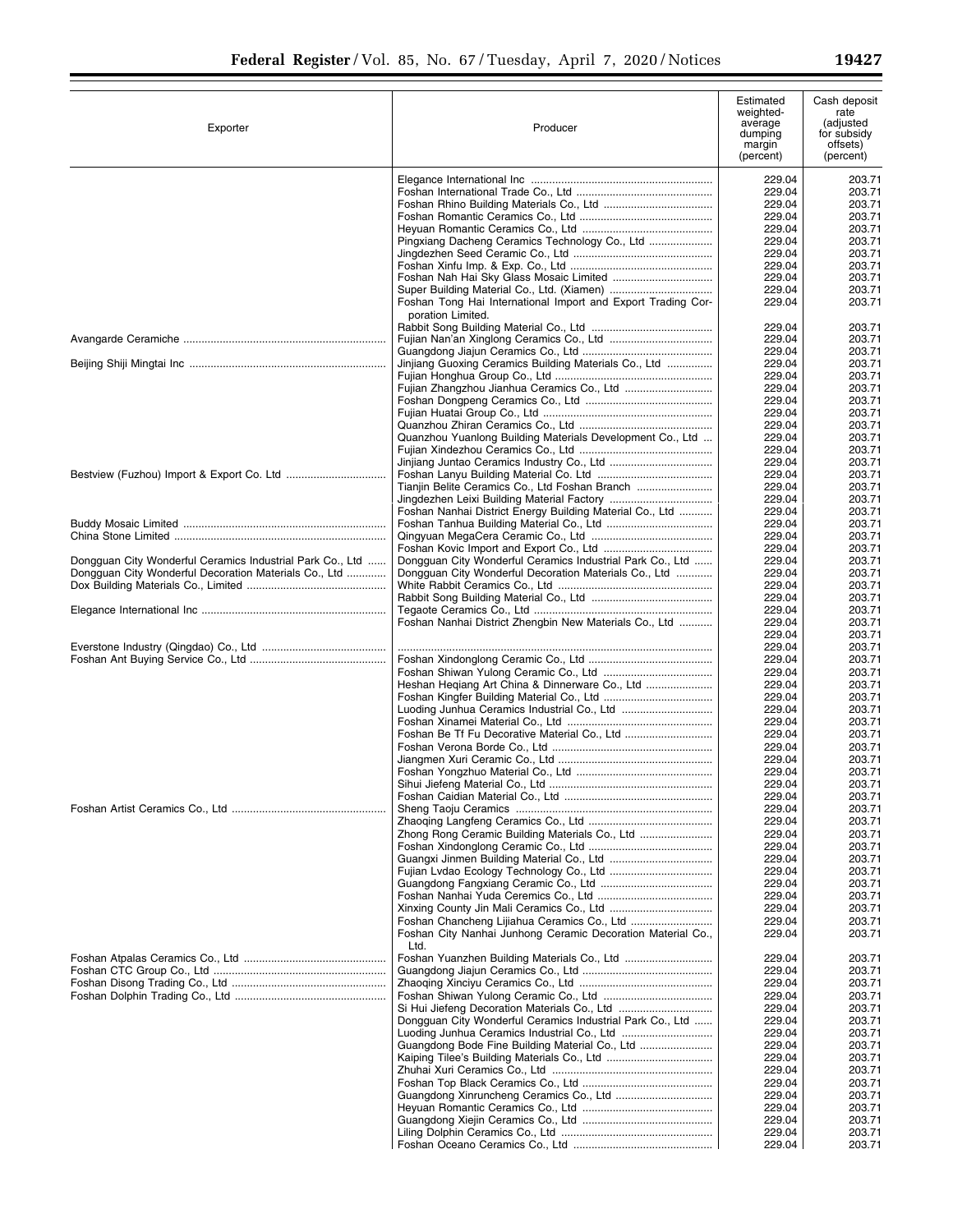Ξ

| Exporter                                                | Producer                                                                                                | Estimated<br>weighted-<br>average<br>dumping<br>margin<br>(percent) | Cash deposit<br>rate<br>(adjusted<br>for subsidy<br>offsets)<br>(percent) |
|---------------------------------------------------------|---------------------------------------------------------------------------------------------------------|---------------------------------------------------------------------|---------------------------------------------------------------------------|
|                                                         |                                                                                                         | 229.04<br>229.04                                                    | 203.71<br>203.71                                                          |
|                                                         |                                                                                                         | 229.04                                                              | 203.71                                                                    |
|                                                         |                                                                                                         | 229.04<br>229.04                                                    | 203.71<br>203.71                                                          |
|                                                         |                                                                                                         | 229.04                                                              | 203.71                                                                    |
|                                                         | Foshan Donghuashengchang New Material Co., Ltd                                                          | 229.04<br>229.04                                                    | 203.71<br>203.71                                                          |
|                                                         |                                                                                                         | 229.04                                                              | 203.71                                                                    |
|                                                         |                                                                                                         | 229.04<br>229.04                                                    | 203.71<br>203.71                                                          |
|                                                         |                                                                                                         | 229.04                                                              | 203.71                                                                    |
|                                                         |                                                                                                         | 229.04<br>229.04                                                    | 203.71<br>203.71                                                          |
| Foshan Gold Medal Ceramics International Trade Co., Ltd |                                                                                                         | 229.04<br>229.04                                                    | 203.71<br>203.71                                                          |
|                                                         |                                                                                                         | 229.04                                                              | 203.71                                                                    |
|                                                         | Foshan Shiwan Eagle Brand Ceramic Co., Ltd                                                              | 229.04<br>229.04                                                    | 203.71<br>203.71                                                          |
|                                                         | Guangdong Bode Fine Building Material Co., Ltd                                                          | 229.04                                                              | 203.71                                                                    |
|                                                         | Foshan Nanhai Yuheng Decorative Material Co., Ltd                                                       | 229.04<br>229.04                                                    | 203.71<br>203.71                                                          |
|                                                         |                                                                                                         | 229.04                                                              | 203.71                                                                    |
|                                                         |                                                                                                         | 229.04<br>229.04                                                    | 203.71<br>203.71                                                          |
|                                                         |                                                                                                         | 229.04                                                              | 203.71                                                                    |
|                                                         |                                                                                                         | 229.04<br>229.04                                                    | 203.71<br>203.71                                                          |
|                                                         |                                                                                                         | 229.04                                                              | 203.71                                                                    |
|                                                         | Foshan Nanhai Longpeng Vitrified Brick Co., Ltd<br>Foshan Chancheng Oldenburg Ceramics Co., Ltd         | 229.04<br>229.04                                                    | 203.71<br>203.71                                                          |
|                                                         | Fujian Nan'an Baoda Building Material Co., Ltd                                                          | 229.04                                                              | 203.71                                                                    |
|                                                         |                                                                                                         | 229.04                                                              | 203.71                                                                    |
|                                                         | Guangdong Bode Fine Building Material Co., Ltd                                                          | 229.04<br>229.04                                                    | 203.71<br>203.71                                                          |
|                                                         |                                                                                                         | 229.04                                                              | 203.71                                                                    |
|                                                         |                                                                                                         | 229.04<br>229.04                                                    | 203.71<br>203.71                                                          |
|                                                         |                                                                                                         | 229.04                                                              | 203.71                                                                    |
|                                                         | Fujian Mingsheng Ceramic Development Co., Ltd                                                           | 229.04<br>229.04                                                    | 203.71<br>203.71                                                          |
|                                                         | Foshan Qiangshengda Building Material Co., Ltd                                                          | 229.04                                                              | 203.71                                                                    |
|                                                         |                                                                                                         | 229.04<br>229.04                                                    | 203.71<br>203.71                                                          |
|                                                         |                                                                                                         | 229.04                                                              | 203.71                                                                    |
|                                                         |                                                                                                         | 229.04<br>229.04                                                    | 203.71<br>203.71                                                          |
|                                                         |                                                                                                         | 229.04                                                              | 203.71                                                                    |
|                                                         | Guangdong Xinruncheng Ceramics Co., Ltd                                                                 | 229.04<br>229.04                                                    | 203.71<br>203.71                                                          |
|                                                         |                                                                                                         | 229.04                                                              | 203.71                                                                    |
|                                                         | Jiangmen Xinxingwei Building Material Co., Ltd<br>Jinjiang Zhongrong Ceramic Building Material Co., Ltd | 229.04<br>229.04                                                    | 203.71<br>203.71                                                          |
|                                                         |                                                                                                         | 229.04                                                              | 203.71                                                                    |
|                                                         |                                                                                                         | 229.04<br>229.04                                                    | 203.71<br>203.71                                                          |
|                                                         |                                                                                                         | 229.04                                                              | 203.71                                                                    |
|                                                         |                                                                                                         | 229.04<br>229.04                                                    | 203.71<br>203.71                                                          |
|                                                         |                                                                                                         | 229.04                                                              | 203.71                                                                    |
|                                                         |                                                                                                         | 229.04<br>229.04                                                    | 203.71<br>203.71                                                          |
| Foshan Leo Import and Export Trading Co., Ltd           |                                                                                                         | 229.04                                                              | 203.71                                                                    |
|                                                         |                                                                                                         | 229.04<br>229.04                                                    | 203.71<br>203.71                                                          |
|                                                         |                                                                                                         | 229.04                                                              | 203.71                                                                    |
|                                                         | Xianning Xianzhuanjiang Building Materials Co., Ltd                                                     | 229.04<br>229.04                                                    | 203.71<br>203.71                                                          |
|                                                         |                                                                                                         | 229.04                                                              | 203.71                                                                    |
|                                                         |                                                                                                         | 229.04<br>229.04                                                    | 203.71<br>203.71                                                          |
|                                                         |                                                                                                         | 229.04                                                              | 203.71                                                                    |
|                                                         |                                                                                                         | 229.04<br>229.04                                                    | 203.71<br>203.71                                                          |
|                                                         |                                                                                                         | 229.04                                                              | 203.71                                                                    |
|                                                         |                                                                                                         | 229.04<br>229.04                                                    | 203.71<br>203.71                                                          |
|                                                         |                                                                                                         | 229.04                                                              | 203.71                                                                    |
|                                                         |                                                                                                         | 229.04                                                              | 203.71                                                                    |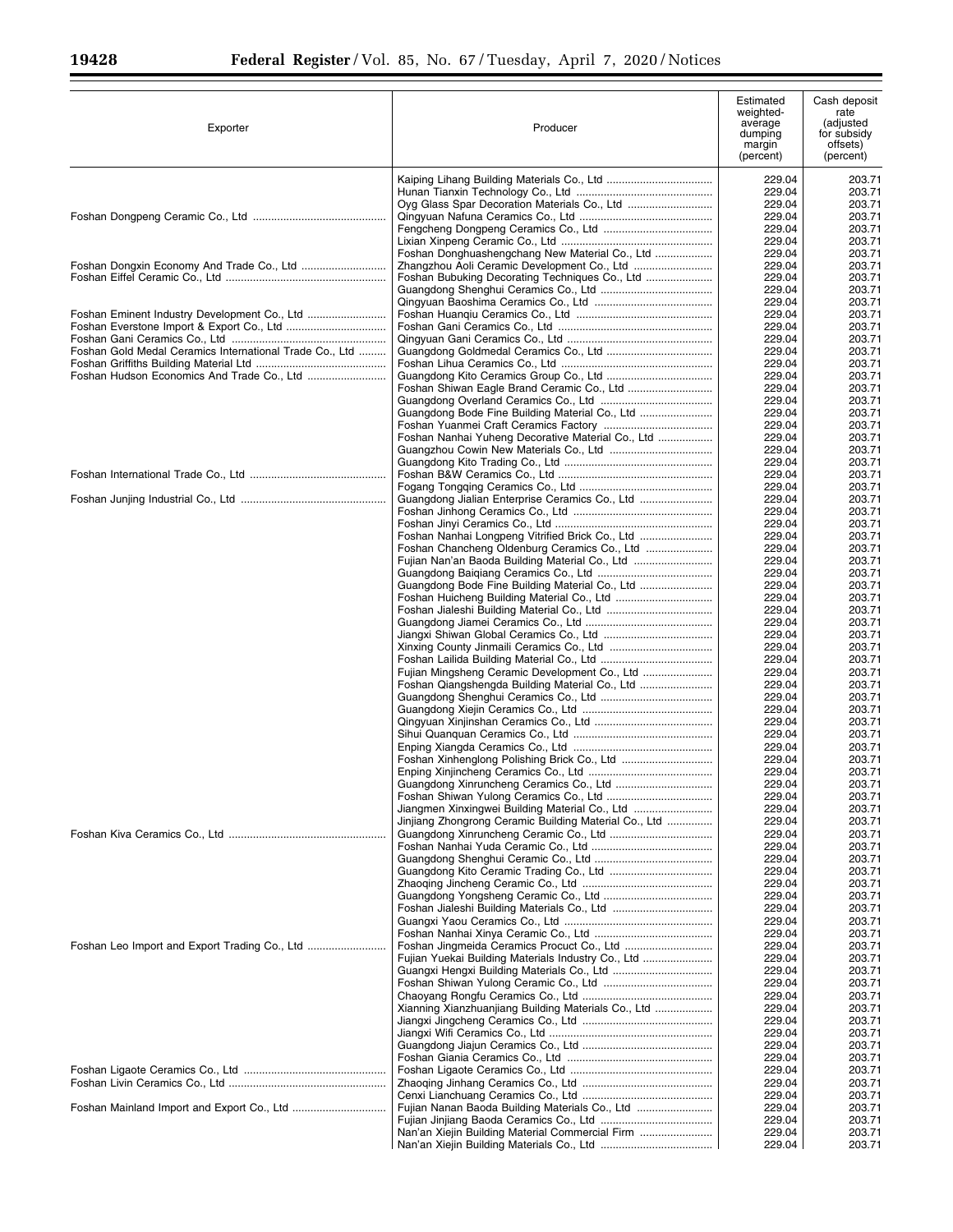▀

| Exporter                                     | Producer                                                                                                            | Estimated<br>weighted-<br>average<br>dumping<br>margin<br>(percent) | Cash deposit<br>rate<br>(adjusted<br>for subsidy<br>offsets)<br>(percent) |
|----------------------------------------------|---------------------------------------------------------------------------------------------------------------------|---------------------------------------------------------------------|---------------------------------------------------------------------------|
|                                              |                                                                                                                     | 229.04                                                              | 203.71                                                                    |
|                                              |                                                                                                                     | 229.04                                                              | 203.71                                                                    |
|                                              |                                                                                                                     | 229.04                                                              | 203.71                                                                    |
|                                              |                                                                                                                     | 229.04                                                              | 203.71                                                                    |
|                                              |                                                                                                                     | 229.04                                                              | 203.71                                                                    |
|                                              |                                                                                                                     | 229.04<br>229.04                                                    | 203.71<br>203.71                                                          |
|                                              |                                                                                                                     | 229.04                                                              | 203.71                                                                    |
|                                              | Zhaoging Gaoyao Guangfu Ceramic Tile Co., Ltd                                                                       | 229.04                                                              | 203.71                                                                    |
|                                              | Pingxiang Dacheng Ceramics Technologies Co., Ltd                                                                    | 229.04                                                              | 203.71                                                                    |
|                                              |                                                                                                                     | 229.04                                                              | 203.71                                                                    |
|                                              |                                                                                                                     | 229.04<br>229.04                                                    | 203.71<br>203.71                                                          |
|                                              |                                                                                                                     | 229.04                                                              | 203.71                                                                    |
|                                              |                                                                                                                     | 229.04                                                              | 203.71                                                                    |
|                                              |                                                                                                                     | 229.04                                                              | 203.71                                                                    |
|                                              | Foshan Nanhai District Energy Building Material Co., Ltd                                                            | 229.04                                                              | 203.71                                                                    |
|                                              |                                                                                                                     | 229.04                                                              | 203.71                                                                    |
|                                              | Luoding Junhua Ceramics Industrial Co., Ltd                                                                         | 229.04<br>229.04                                                    | 203.71<br>203.71                                                          |
|                                              |                                                                                                                     | 229.04                                                              | 203.71                                                                    |
|                                              |                                                                                                                     | 229.04                                                              | 203.71                                                                    |
|                                              | Jinjiang City Zhongrong Ceramic Building Material Co., Ltd                                                          | 229.04                                                              | 203.71                                                                    |
|                                              |                                                                                                                     | 229.04                                                              | 203.71                                                                    |
|                                              |                                                                                                                     | 229.04                                                              | 203.71                                                                    |
|                                              |                                                                                                                     | 229.04<br>229.04                                                    | 203.71<br>203.71                                                          |
|                                              |                                                                                                                     | 229.04                                                              | 203.71                                                                    |
|                                              |                                                                                                                     | 229.04                                                              | 203.71                                                                    |
|                                              |                                                                                                                     | 229.04                                                              | 203.71                                                                    |
|                                              |                                                                                                                     | 229.04                                                              | 203.71                                                                    |
|                                              |                                                                                                                     | 229.04                                                              | 203.71                                                                    |
|                                              |                                                                                                                     | 229.04<br>229.04                                                    | 203.71<br>203.71                                                          |
|                                              |                                                                                                                     | 229.04                                                              | 203.71                                                                    |
|                                              | Pingxiang Dacheng Ceramics Technology Co., Ltd                                                                      | 229.04                                                              | 203.71                                                                    |
|                                              |                                                                                                                     | 229.04                                                              | 203.71                                                                    |
|                                              |                                                                                                                     | 229.04                                                              | 203.71                                                                    |
|                                              |                                                                                                                     | 229.04                                                              | 203.71                                                                    |
|                                              |                                                                                                                     | 229.04<br>229.04                                                    | 203.71<br>203.71                                                          |
|                                              |                                                                                                                     | 229.04                                                              | 203.71                                                                    |
|                                              |                                                                                                                     | 229.04                                                              | 203.71                                                                    |
|                                              |                                                                                                                     | 229.04                                                              | 203.71                                                                    |
|                                              | Guangdong Qianghui (QHTC) Ceramics Co., Ltd                                                                         | 229.04                                                              | 203.71                                                                    |
|                                              |                                                                                                                     | 229.04<br>229.04                                                    | 203.71<br>203.71                                                          |
|                                              |                                                                                                                     | 229.04                                                              | 203.71                                                                    |
|                                              |                                                                                                                     | 229.04                                                              | 203.71                                                                    |
|                                              |                                                                                                                     | 229.04                                                              | 203.71                                                                    |
| Foshan Sumso Construction Materials Co., Ltd |                                                                                                                     | 229.04                                                              | 203.71                                                                    |
|                                              |                                                                                                                     | 229.04                                                              | 203.71                                                                    |
|                                              | Foshan Nanhai Xinyiya Decoration Materials Co., Ltd                                                                 | 229.04<br>229.04                                                    | 203.71<br>203.71                                                          |
|                                              |                                                                                                                     | 229.04                                                              | 203.71                                                                    |
|                                              |                                                                                                                     | 229.04                                                              | 203.71                                                                    |
|                                              |                                                                                                                     | 229.04                                                              | 203.71                                                                    |
|                                              |                                                                                                                     | 229.04                                                              | 203.71                                                                    |
|                                              |                                                                                                                     | 229.04                                                              | 203.71                                                                    |
|                                              | Jinjiang Zhongrong Ceramics Of Build Material Co., Ltd<br>Quanzhou Yuanlong Building Materials Development Co., Ltd | 229.04<br>229.04                                                    | 203.71<br>203.71                                                          |
|                                              |                                                                                                                     | 229.04                                                              | 203.71                                                                    |
|                                              | Foshan Nanhai Jinzhilan Decoration Material Co., Ltd                                                                | 229.04                                                              | 203.71                                                                    |
|                                              | Jinjiang Guoxing Ceramic Building Material Co., Ltd                                                                 | 229.04                                                              | 203.71                                                                    |
|                                              |                                                                                                                     | 229.04                                                              | 203.71                                                                    |
|                                              |                                                                                                                     | 229.04                                                              | 203.71                                                                    |
|                                              |                                                                                                                     | 229.04<br>229.04                                                    | 203.71<br>203.71                                                          |
|                                              |                                                                                                                     | 229.04                                                              | 203.71                                                                    |
|                                              |                                                                                                                     | 229.04                                                              | 203.71                                                                    |
|                                              | Guangdong Jialian Enterprise Ceramics Co., Ltd                                                                      | 229.04                                                              | 203.71                                                                    |
|                                              |                                                                                                                     | 229.04                                                              | 203.71                                                                    |
|                                              |                                                                                                                     | 229.04                                                              | 203.71                                                                    |
|                                              | Fujian Jinjiang Lianxing Building Materials Co., Ltd                                                                | 229.04<br>229.04                                                    | 203.71<br>203.71                                                          |
|                                              |                                                                                                                     | 229.04                                                              | 203.71                                                                    |
|                                              |                                                                                                                     | 229.04                                                              | 203.71                                                                    |
|                                              |                                                                                                                     | 229.04                                                              | 203.71                                                                    |
|                                              |                                                                                                                     | 229.04                                                              | 203.71                                                                    |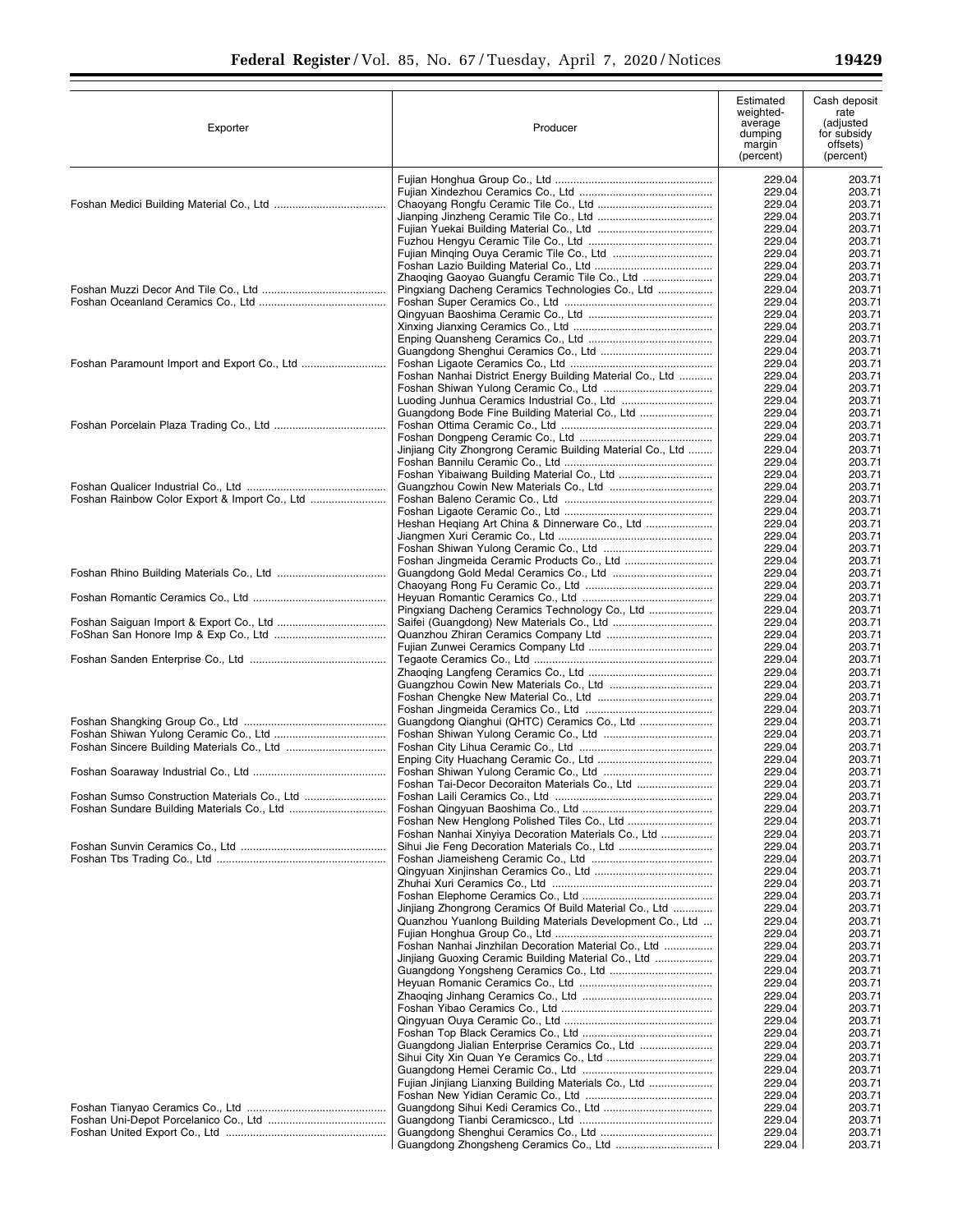$\equiv$ 

| Exporter                                     | Producer                                                  | Estimated<br>weighted-<br>average<br>dumping<br>margin<br>(percent) | Cash deposit<br>rate<br>(adjusted<br>for subsidy<br>offsets)<br>(percent) |
|----------------------------------------------|-----------------------------------------------------------|---------------------------------------------------------------------|---------------------------------------------------------------------------|
|                                              |                                                           | 229.04                                                              | 203.71                                                                    |
|                                              |                                                           | 229.04                                                              | 203.71                                                                    |
|                                              |                                                           | 229.04                                                              | 203.71                                                                    |
|                                              | Zhangzhou City Aoli Ceramic Development Co., Ltd          | 229.04<br>229.04                                                    | 203.71<br>203.71                                                          |
|                                              | Shandong Tongyi Ceramics Science & Technology Co., Ltd    | 229.04                                                              | 203.71                                                                    |
|                                              |                                                           | 229.04                                                              | 203.71                                                                    |
|                                              |                                                           | 229.04                                                              | 203.71                                                                    |
|                                              |                                                           | 229.04<br>229.04                                                    | 203.71<br>203.71                                                          |
|                                              | Enping City Huachang Ceramic Company Limited              | 229.04                                                              | 203.71                                                                    |
|                                              |                                                           | 229.04                                                              | 203.71                                                                    |
|                                              |                                                           | 229.04                                                              | 203.71                                                                    |
|                                              |                                                           | 229.04<br>229.04                                                    | 203.71<br>203.71                                                          |
|                                              |                                                           | 229.04                                                              | 203.71                                                                    |
|                                              | Foshan Gaosheng Building Materials Co., Ltd               | 229.04                                                              | 203.71                                                                    |
|                                              |                                                           | 229.04                                                              | 203.71                                                                    |
|                                              | Guangdong Yonghang Advanced Materials Industrial Co., Ltd | 229.04<br>229.04                                                    | 203.71<br>203.71                                                          |
|                                              |                                                           | 229.04                                                              | 203.71                                                                    |
|                                              |                                                           | 229.04                                                              | 203.71                                                                    |
|                                              |                                                           | 229.04                                                              | 203.71                                                                    |
|                                              | Tianjin Belite Ceramics Co., Ltd. Foshan Branch           | 229.04                                                              | 203.71                                                                    |
|                                              |                                                           | 229.04<br>229.04                                                    | 203.71<br>203.71                                                          |
|                                              | Fujian Nan'an Baoda Building Material Co., Ltd            | 229.04                                                              | 203.71                                                                    |
|                                              |                                                           | 229.04                                                              | 203.71                                                                    |
|                                              |                                                           | 229.04                                                              | 203.71                                                                    |
|                                              |                                                           | 229.04<br>229.04                                                    | 203.71<br>203.71                                                          |
|                                              |                                                           | 229.04                                                              | 203.71                                                                    |
|                                              |                                                           | 229.04                                                              | 203.71                                                                    |
|                                              |                                                           | 229.04                                                              | 203.71                                                                    |
|                                              |                                                           | 229.04<br>229.04                                                    | 203.71<br>203.71                                                          |
|                                              |                                                           | 229.04                                                              | 203.71                                                                    |
|                                              |                                                           | 229.04                                                              | 203.71                                                                    |
|                                              |                                                           | 229.04                                                              | 203.71                                                                    |
|                                              |                                                           | 229.04<br>229.04                                                    | 203.71<br>203.71                                                          |
|                                              |                                                           | 229.04                                                              | 203.71                                                                    |
|                                              |                                                           | 229.04                                                              | 203.71                                                                    |
|                                              |                                                           | 229.04                                                              | 203.71                                                                    |
|                                              | Jiangxi Province Shiwan Huangiu Ceramics Co., Ltd         | 229.04<br>229.04                                                    | 203.71<br>203.71                                                          |
|                                              |                                                           | 229.04                                                              | 203.71                                                                    |
|                                              | Foshan Leo Import And Export Trading Co., Ltd             | 229.04                                                              | 203.71                                                                    |
|                                              | Gearex Technical Ceramic Kun Shan Co., Ltd                | 229.04                                                              | 203.71                                                                    |
|                                              | Guangdong Kito Ceramic Trading Co., Ltd                   | 229.04<br>229.04                                                    | 203.71<br>203.71                                                          |
|                                              |                                                           | 229.04                                                              | 203.71                                                                    |
|                                              |                                                           | 229.04                                                              | 203.71                                                                    |
|                                              |                                                           | 229.04                                                              | 203.71                                                                    |
|                                              | Guangdong Jialian Enterprise Ceramics Co., Ltd            | 229.04<br>229.04                                                    | 203.71<br>203.71                                                          |
|                                              |                                                           | 229.04                                                              | 203.71                                                                    |
|                                              |                                                           | 229.04                                                              | 203.71                                                                    |
|                                              |                                                           | 229.04                                                              | 203.71                                                                    |
|                                              |                                                           | 229.04<br>229.04                                                    | 203.71<br>203.71                                                          |
|                                              |                                                           | 229.04                                                              | 203.71                                                                    |
|                                              |                                                           | 229.04                                                              | 203.71                                                                    |
|                                              |                                                           | 229.04                                                              | 203.71                                                                    |
| Heyuan Dongyuan Eagle Brand Ceramic Co., Ltd |                                                           | 229.04<br>229.04                                                    | 203.71<br>203.71                                                          |
|                                              |                                                           | 229.04                                                              | 203.71                                                                    |
|                                              |                                                           | 229.04                                                              | 203.71                                                                    |
|                                              |                                                           | 229.04                                                              | 203.71                                                                    |
|                                              |                                                           | 229.04<br>229.04                                                    | 203.71<br>203.71                                                          |
|                                              |                                                           | 229.04                                                              | 203.71                                                                    |
|                                              |                                                           | 229.04                                                              | 203.71                                                                    |
|                                              |                                                           | 229.04                                                              | 203.71                                                                    |
|                                              | Guangdong Simpire Building Material Co., Ltd              | 229.04<br>229.04                                                    | 203.71<br>203.71                                                          |
|                                              |                                                           | 229.04                                                              | 203.71                                                                    |
|                                              |                                                           | 229.04                                                              | 203.71                                                                    |
|                                              |                                                           | 229.04                                                              | 203.71                                                                    |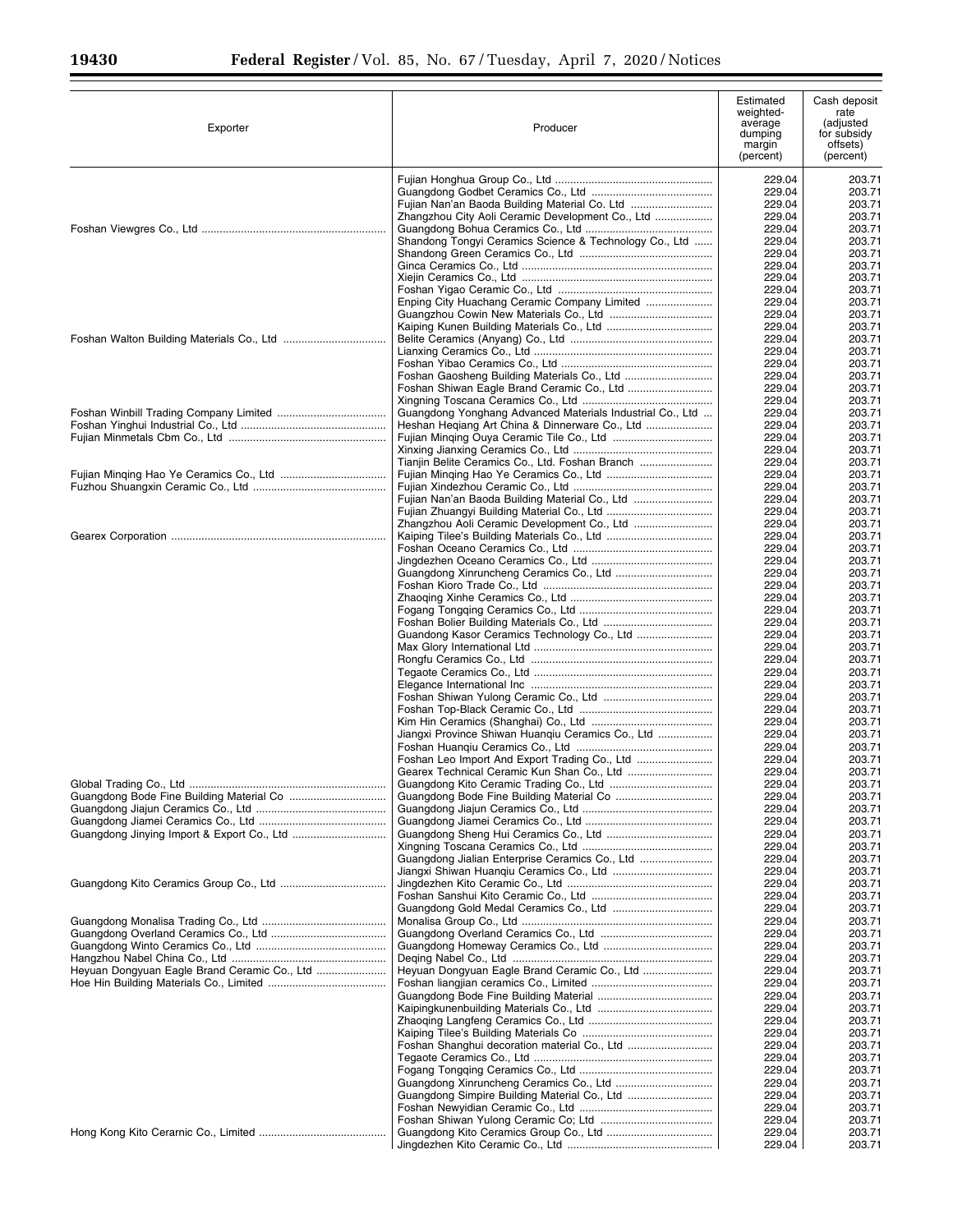| Exporter                                                           | Producer                                                               | Estimated<br>weighted-<br>average<br>dumping<br>margin<br>(percent) | Cash deposit<br>rate<br>(adjusted<br>for subsidy<br>offsets)<br>(percent) |
|--------------------------------------------------------------------|------------------------------------------------------------------------|---------------------------------------------------------------------|---------------------------------------------------------------------------|
|                                                                    |                                                                        | 229.04                                                              | 203.71                                                                    |
|                                                                    |                                                                        | 229.04                                                              | 203.71                                                                    |
|                                                                    |                                                                        | 229.04                                                              | 203.71                                                                    |
|                                                                    |                                                                        | 229.04                                                              | 203.71                                                                    |
|                                                                    | Guangdong Bode Fine Building Material Co., Ltd                         | 229.04<br>229.04                                                    | 203.71<br>203.71                                                          |
|                                                                    |                                                                        | 229.04                                                              | 203.71                                                                    |
|                                                                    | Heyuan Dongyuan Eagle Brand Ceramic Co., Ltd                           | 229.04                                                              | 203.71                                                                    |
|                                                                    |                                                                        | 229.04                                                              | 203.71                                                                    |
|                                                                    |                                                                        | 229.04<br>229.04                                                    | 203.71<br>203.71                                                          |
|                                                                    | Zhaoqing Guoshi Enterprise Mingjia Ceramics Co., Ltd                   | 229.04                                                              | 203.71                                                                    |
|                                                                    |                                                                        | 229.04                                                              | 203.71                                                                    |
|                                                                    | Dongguan City Wonderful Ceramics Industrial Park Co., Ltd              | 229.04                                                              | 203.71                                                                    |
|                                                                    | Dongguan City Wonderful Decoration Materials Co., Ltd                  | 229.04                                                              | 203.71                                                                    |
|                                                                    |                                                                        | 229.04<br>229.04                                                    | 203.71<br>203.71                                                          |
|                                                                    |                                                                        | 229.04                                                              | 203.71                                                                    |
|                                                                    |                                                                        | 229.04                                                              | 203.71                                                                    |
|                                                                    |                                                                        | 229.04                                                              | 203.71                                                                    |
|                                                                    |                                                                        | 229.04<br>229.04                                                    | 203.71<br>203.71                                                          |
|                                                                    |                                                                        | 229.04                                                              | 203.71                                                                    |
|                                                                    |                                                                        | 229.04                                                              | 203.71                                                                    |
| Kaiping City China Trade Import & Export Co., Ltd                  |                                                                        | 229.04                                                              | 203.71                                                                    |
|                                                                    |                                                                        | 229.04<br>229.04                                                    | 203.71<br>203.71                                                          |
|                                                                    |                                                                        | 229.04                                                              | 203.71                                                                    |
|                                                                    |                                                                        | 229.04                                                              | 203.71                                                                    |
|                                                                    |                                                                        | 229.04                                                              | 203.71                                                                    |
|                                                                    |                                                                        | 229.04                                                              | 203.71                                                                    |
|                                                                    |                                                                        | 229.04<br>229.04                                                    | 203.71<br>203.71                                                          |
|                                                                    |                                                                        | 229.04                                                              | 203.71                                                                    |
|                                                                    |                                                                        | 229.04                                                              | 203.71                                                                    |
|                                                                    |                                                                        | 229.04                                                              | 203.71                                                                    |
|                                                                    | Guangdong Yonghang New Materials Industry Co., Ltd                     | 229.04                                                              | 203.71                                                                    |
|                                                                    |                                                                        | 229.04<br>229.04                                                    | 203.71<br>203.71                                                          |
|                                                                    | Shandong Lion king Ceramics Science & Technology Com-<br>pany., Ltd.   | 229.04                                                              | 203.71                                                                    |
|                                                                    |                                                                        | 229.04                                                              | 203.71                                                                    |
|                                                                    | Heyuan Dongyuan Eagle Brand Ceramics Co., Ltd                          | 229.04                                                              | 203.71                                                                    |
|                                                                    |                                                                        | 229.04<br>229.04                                                    | 203.71<br>203.71                                                          |
|                                                                    |                                                                        | 229.04                                                              | 203.71                                                                    |
|                                                                    |                                                                        | 229.04                                                              | 203.71                                                                    |
|                                                                    |                                                                        | 229.04                                                              | 203.71                                                                    |
|                                                                    |                                                                        | 229.04<br>229.04                                                    | 203.71<br>203.71                                                          |
|                                                                    |                                                                        | 229.04                                                              | 203.71                                                                    |
|                                                                    |                                                                        | 229.04                                                              | 203.71                                                                    |
|                                                                    |                                                                        | 229.04                                                              | 203.71                                                                    |
|                                                                    | Guangdong Yonghang New Materials Industry Co., Ltd                     | 229.04                                                              | 203.71                                                                    |
|                                                                    | Guangdong High Microcrystal Technology Co., Ltd                        | 229.04<br>229.04                                                    | 203.71<br>203.71                                                          |
|                                                                    |                                                                        | 229.04                                                              | 203.71                                                                    |
|                                                                    |                                                                        | 229.04                                                              | 203.71                                                                    |
|                                                                    |                                                                        | 229.04                                                              | 203.71                                                                    |
|                                                                    |                                                                        | 229.04<br>229.04                                                    | 203.71<br>203.71                                                          |
|                                                                    |                                                                        | 229.04                                                              | 203.71                                                                    |
|                                                                    |                                                                        | 229.04                                                              | 203.71                                                                    |
|                                                                    |                                                                        | 229.04                                                              | 203.71                                                                    |
|                                                                    |                                                                        | 229.04                                                              | 203.71                                                                    |
| New Zhong Yuan Ceramics Import & Export Co., Ltd. of<br>Guangdong. | Southern Building Materials and Sanitary Co., Ltd of Qingyuan<br>City. | 229.04<br>229.04                                                    | 203.71<br>203.71                                                          |
|                                                                    | Guangdong Luxury Micro-Crystal Stone Technology Co., Ltd               | 229.04                                                              | 203.71                                                                    |
|                                                                    |                                                                        | 229.04                                                              | 203.71                                                                    |
|                                                                    |                                                                        | 229.04                                                              | 203.71                                                                    |
|                                                                    |                                                                        | 229.04<br>229.04                                                    | 203.71<br>203.71                                                          |
|                                                                    |                                                                        | 229.04                                                              | 203.71                                                                    |
|                                                                    |                                                                        | 229.04                                                              | 203.71                                                                    |
|                                                                    | Quanzhou Yuanlong Building Materials Development Co., Ltd              | 229.04                                                              | 203.71                                                                    |
|                                                                    |                                                                        | 229.04<br>229.04                                                    | 203.71                                                                    |
|                                                                    |                                                                        | 229.04                                                              | 203.71<br>203.71                                                          |
|                                                                    |                                                                        |                                                                     |                                                                           |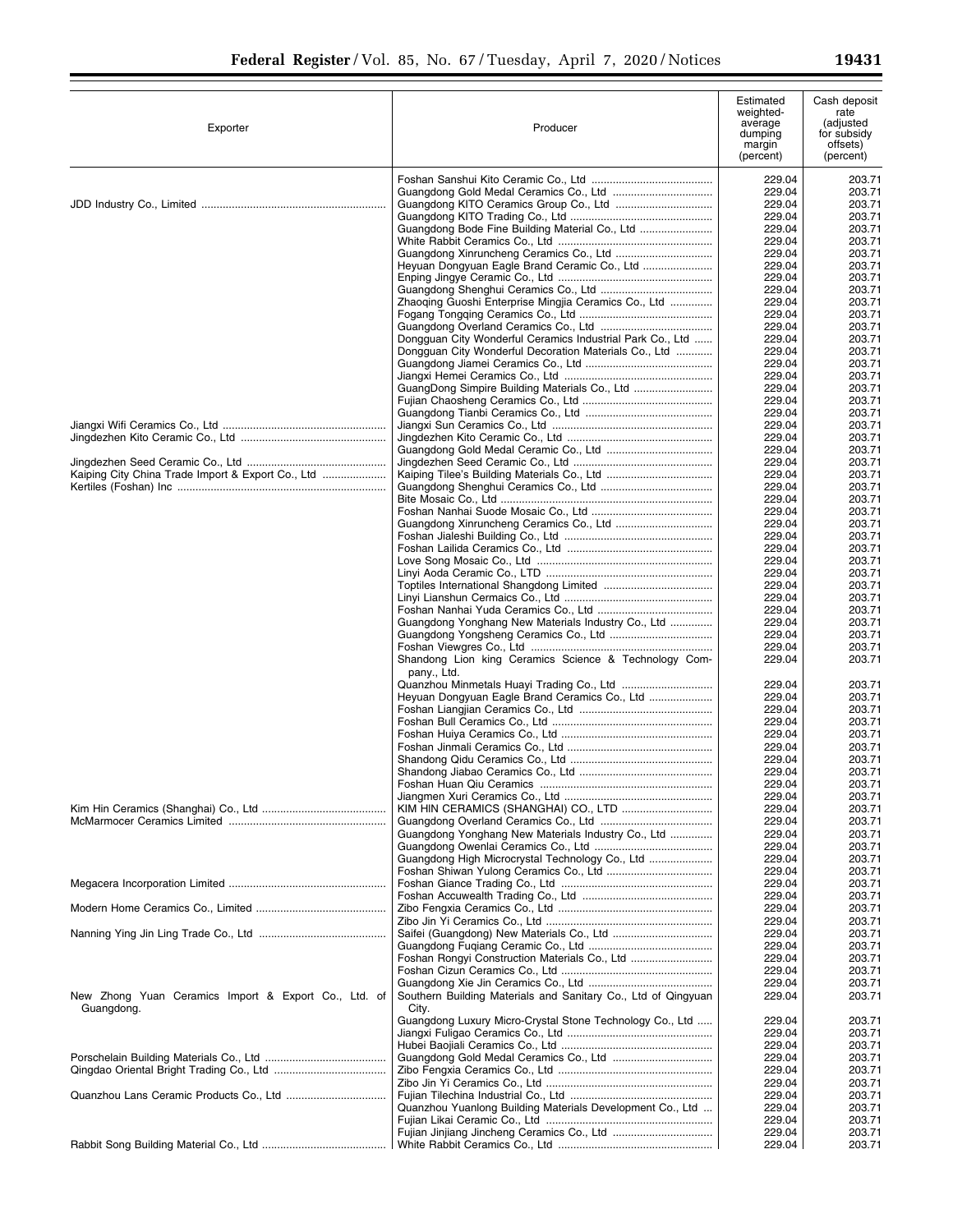$\equiv$ 

| Exporter                                      | Producer                                                                                                      | Estimated<br>weighted-<br>average<br>dumping<br>margin<br>(percent) | Cash deposit<br>rate<br>(adjusted<br>for subsidy<br>offsets)<br>(percent) |
|-----------------------------------------------|---------------------------------------------------------------------------------------------------------------|---------------------------------------------------------------------|---------------------------------------------------------------------------|
|                                               |                                                                                                               | 229.04                                                              | 203.71                                                                    |
|                                               |                                                                                                               | 229.04                                                              | 203.71                                                                    |
|                                               |                                                                                                               | 229.04                                                              | 203.71                                                                    |
| Shanghai Gaudimila Import & Exporter Co., Ltd | Shanghai Gaudimila Construction Materials Co., Ltd                                                            | 229.04                                                              | 203.71                                                                    |
|                                               |                                                                                                               | 229.04                                                              | 203.71                                                                    |
|                                               |                                                                                                               | 229.04<br>229.04                                                    | 203.71<br>203.71                                                          |
|                                               | Foshan Sanshui Kaililai Craft Products Co., Ltd                                                               | 229.04                                                              | 203.71                                                                    |
|                                               |                                                                                                               | 229.04                                                              | 203.71                                                                    |
|                                               |                                                                                                               | 229.04                                                              | 203.71                                                                    |
|                                               |                                                                                                               | 229.04<br>229.04                                                    | 203.71<br>203.71                                                          |
|                                               |                                                                                                               | 229.04                                                              | 203.71                                                                    |
|                                               |                                                                                                               | 229.04                                                              | 203.71                                                                    |
|                                               |                                                                                                               | 229.04                                                              | 203.71                                                                    |
|                                               |                                                                                                               | 229.04                                                              | 203.71                                                                    |
|                                               | Zhaoqingshi Gaoyaoqu Xingda Ceramics Co., Ltd                                                                 | 229.04<br>229.04                                                    | 203.71<br>203.71                                                          |
|                                               |                                                                                                               | 229.04                                                              | 203.71                                                                    |
|                                               |                                                                                                               | 229.04                                                              | 203.71                                                                    |
|                                               |                                                                                                               | 229.04                                                              | 203.71                                                                    |
|                                               |                                                                                                               | 229.04                                                              | 203.71                                                                    |
|                                               | Zhangzhou Sage Building Material Technology Co., Ltd                                                          | 229.04<br>229.04                                                    | 203.71<br>203.71                                                          |
|                                               | Zhangzhou Huitai Building Materials Technology Co., Ltd                                                       | 229.04                                                              | 203.71                                                                    |
|                                               | Quanzhou Zhengyifang Ceramic Technology Co., Ltd                                                              | 229.04                                                              | 203.71                                                                    |
|                                               | Foshan Nanhai Meitian Glass Technology Co., Ltd                                                               | 229.04                                                              | 203.71                                                                    |
|                                               |                                                                                                               | 229.04<br>229.04                                                    | 203.71<br>203.71                                                          |
|                                               |                                                                                                               | 229.04                                                              | 203.71                                                                    |
|                                               |                                                                                                               | 229.04                                                              | 203.71                                                                    |
|                                               |                                                                                                               | 229.04                                                              | 203.71                                                                    |
|                                               |                                                                                                               | 229.04                                                              | 203.71                                                                    |
|                                               |                                                                                                               | 229.04<br>229.04                                                    | 203.71<br>203.71                                                          |
|                                               | Foshan Nanhai District Traven Development Decorative Tiles<br>Co., Ltd.                                       | 229.04                                                              | 203.71                                                                    |
|                                               |                                                                                                               | 229.04                                                              | 203.71                                                                    |
|                                               |                                                                                                               | 229.04                                                              | 203.71                                                                    |
|                                               |                                                                                                               | 229.04                                                              | 203.71                                                                    |
|                                               |                                                                                                               | 229.04                                                              | 203.71                                                                    |
|                                               |                                                                                                               | 229.04<br>229.04                                                    | 203.71<br>203.71                                                          |
|                                               |                                                                                                               | 229.04                                                              | 203.71                                                                    |
|                                               |                                                                                                               | 229.04                                                              | 203.71                                                                    |
|                                               |                                                                                                               | 229.04                                                              | 203.71                                                                    |
|                                               | Foshan Nanhai Shengguan Building Materials Co., Ltd                                                           | 229.04                                                              | 203.71                                                                    |
|                                               | Jinjiang Zhongrong Ceramic Building Material Co., Ltd                                                         | 229.04<br>229.04                                                    | 203.71<br>203.71                                                          |
|                                               |                                                                                                               | 229.04                                                              | 203.71                                                                    |
|                                               |                                                                                                               | 229.04                                                              | 203.71                                                                    |
|                                               |                                                                                                               | 229.04                                                              | 203.71                                                                    |
|                                               |                                                                                                               | 229.04<br>229.04                                                    | 203.71<br>203.71                                                          |
|                                               | Guangdong Jialian Enterprise Ceramics Co., Ltd                                                                | 229.04                                                              | 203.71                                                                    |
|                                               |                                                                                                               | 229.04                                                              | 203.71                                                                    |
|                                               |                                                                                                               | 229.04                                                              | 203.71                                                                    |
|                                               | Guangdong Yonghang New Materials Industry Co., Ltd                                                            | 229.04                                                              | 203.71                                                                    |
|                                               |                                                                                                               | 229.04<br>229.04                                                    | 203.71<br>203.71                                                          |
|                                               |                                                                                                               | 229.04                                                              | 203.71                                                                    |
|                                               |                                                                                                               | 229.04                                                              | 203.71                                                                    |
|                                               |                                                                                                               | 229.04                                                              | 203.71                                                                    |
|                                               | Heshan Heqiang Art China & Dinnerware Co., Ltd<br>Zhuhai City Doumen District Xuri Pottery and Porcelain Com- | 229.04<br>229.04                                                    | 203.71<br>203.71                                                          |
|                                               | pany Limited.                                                                                                 | 229.04                                                              | 203.71                                                                    |
|                                               |                                                                                                               | 229.04                                                              | 203.71                                                                    |
|                                               | Shandong Lion King Ceramic Technology & Science Co., Ltd                                                      | 229.04                                                              | 203.71                                                                    |
|                                               |                                                                                                               | 229.04<br>229.04                                                    | 203.71<br>203.71                                                          |
|                                               |                                                                                                               | 229.04                                                              | 203.71                                                                    |
|                                               |                                                                                                               | 229.04                                                              | 203.71                                                                    |
|                                               |                                                                                                               | 229.04                                                              | 203.71                                                                    |
|                                               |                                                                                                               | 229.04                                                              | 203.71                                                                    |
|                                               |                                                                                                               | 229.04<br>229.04                                                    | 203.71<br>203.71                                                          |
|                                               |                                                                                                               | 229.04                                                              | 203.71                                                                    |
|                                               |                                                                                                               | 229.04                                                              | 203.71                                                                    |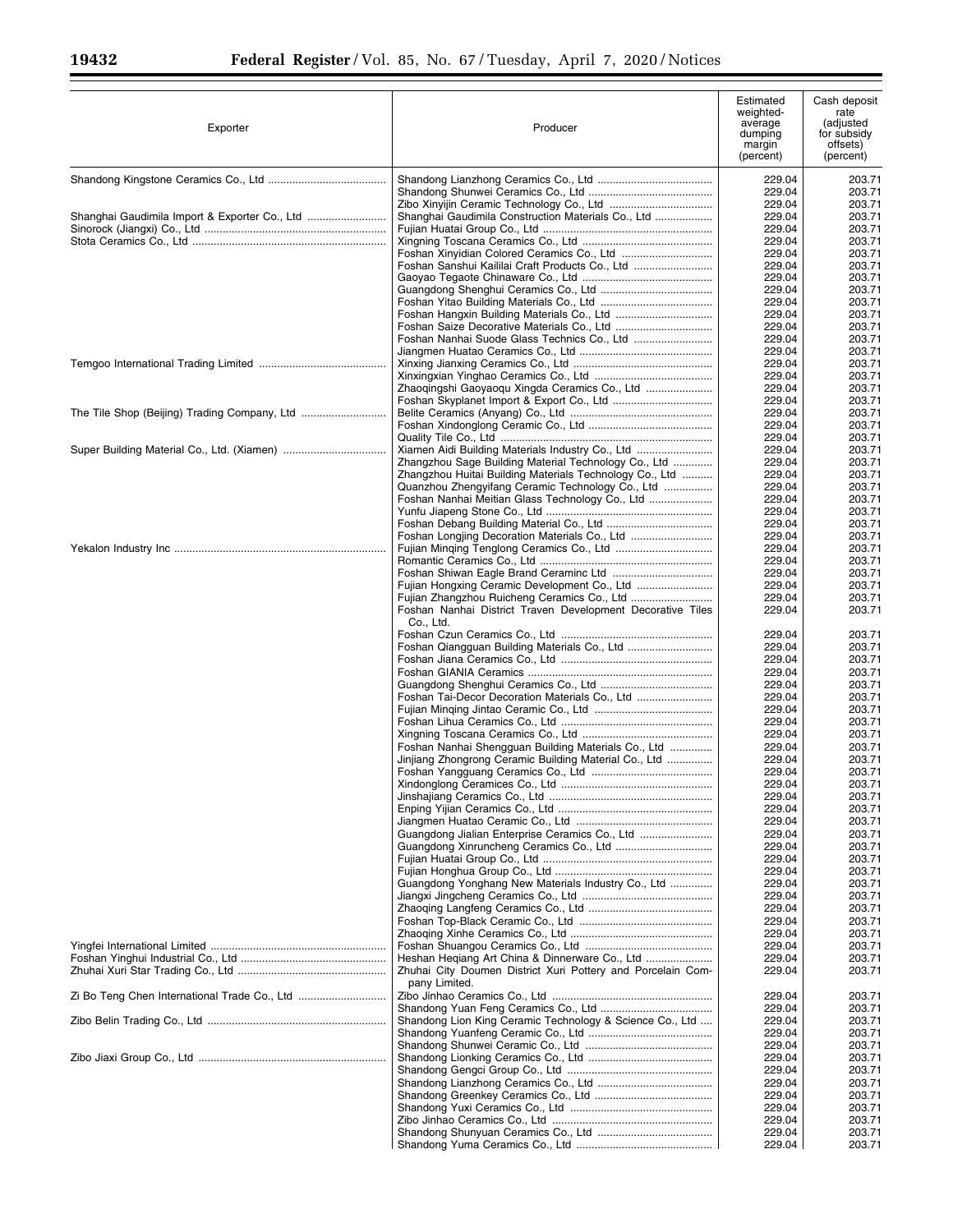| Exporter | Producer                                           | Estimated<br>weighted-<br>average<br>dumping<br>margin<br>(percent) | Cash deposit<br>rate<br>(adjusted<br>for subsidy<br>offsets)<br>(percent) |
|----------|----------------------------------------------------|---------------------------------------------------------------------|---------------------------------------------------------------------------|
|          |                                                    | 229.04                                                              | 203.71                                                                    |
|          | Zibo New Jinyi Ceramic And Technoogy Co., Ltd      | 229.04                                                              | 203.71                                                                    |
|          |                                                    | 229.04                                                              | 203.71                                                                    |
|          |                                                    | 229.04                                                              | 203.71                                                                    |
|          |                                                    | 229.04                                                              | 203.71                                                                    |
|          |                                                    | 229.04                                                              | 203.71                                                                    |
|          | Shandong Shiziwang Ceramics Technology Co., Ltd    | 229.04                                                              | 203.71                                                                    |
|          | Shandong Zibo Luzhong Construction Materials Plant | 229.04                                                              | 203.71                                                                    |
|          | Shandong Mingyu Ceramics Technology Co., Ltd       | 229.04                                                              | 203.71                                                                    |
|          |                                                    | 229.04                                                              | 203.71                                                                    |
|          |                                                    | 229.04                                                              | 203.71                                                                    |
|          |                                                    | 229.04                                                              | 203.71                                                                    |
|          |                                                    | 229.04                                                              | 203.71                                                                    |
|          |                                                    | 229.04                                                              | 203.71                                                                    |
|          | Zhangzhou Aoli Ceramics Development Co., Ltd       | 229.04                                                              | 203.71                                                                    |
|          |                                                    | 229.04                                                              | 203.71                                                                    |
|          |                                                    | 229.04                                                              | 203.71                                                                    |
|          |                                                    | 356.02                                                              | 330.69                                                                    |

<sup>16</sup> Including: Belite Ceramics (Anyang) Co., Ltd., Beilitai (Tianjin) Tile Co., Ltd., Tianjin Honghui Creative Technology Co., Ltd., Foshan Sanfi Import & Export Co.,<br>Ltd., Foshan Foson Tiles Co., Ltd., and Foshan Ibel Im

# **Continuation of Suspension of Liquidation**

In accordance with section 735(c)(1)(B) of the Act, we will instruct U.S. Customs and Border Protection (CBP) to continue to suspend liquidation of all entries of ceramic tile from China, as described in the ''Scope of the Investigation'' section, entered, or withdrawn from warehouse, for consumption on or after November 14, 2019, the date of publication of the *Preliminary Determination* notice in the **Federal Register**.

Pursuant to section 735(c)(1)(B)(ii) of the Act, Commerce will instruct CBP to require a cash deposit 17 equal to the weighted-average amount by which normal value exceeds U.S. price as follows: (1) The cash deposit rate for the exporter/producer combination listed in the table above will be the rate identified for that combination in the table; (2) for all combinations of China exporters/producers of subject merchandise that have not received their own separate rate above, the cashdeposit rate will be the cash deposit rate established for the China-wide entity; and (3) for all non-China exporters of the subject merchandise which have not received their own separate rate above, the cash-deposit rate will be the cash deposit rate applicable to the China exporter/producer combination that supplied that non-China exporter. These suspension of liquidation instructions will remain in effect until further notice.

We normally adjust AD cash deposit rates by the amount of export subsidies,

where appropriate. In the companion countervailing duty (CVD) investigation we found that an export subsidy adjustment of 25.33 percent to the cash deposit rate is warranted, because this is the export subsidy rate included in the CVD all-others rate to which the separate-rate companies are subject. As part of our determination in this final determination to apply AFA to the China-wide entity, Commerce has adjusted the China-wide entity's AD cash deposit rate by the lowest export subsidy rate determined for any party in the companion CVD proceeding, *i.e.,*  25.33 percent.18

#### **International Trade Commission (ITC) Notification**

In accordance with section 735(d) of the Act, we will notify the ITC of the final affirmative determination of sales at LTFV. As Commerce's final determination is affirmative, in accordance with section 735(b)(2) of the Act, the ITC will determine, within 45 days, whether the domestic industry in the United States is materially injured, or threatened with material injury, by reason of imports of ceramic tile from China, or sales (or the likelihood of sales) for importation, of ceramic tile from China. If the ITC determines that such injury does not exist, this proceeding will be terminated, and all securities posted will be refunded or canceled. If the ITC determines that such injury does exist, Commerce will

issue an AD order directing CBP to assess, upon further instruction by Commerce, duties on all imports of the subject merchandise entered, or withdrawn from warehouse, for consumption on or after the effective date of the suspension of liquidation.

### **Notification Regarding Administrative Protective Orders (APO)**

In the event that the ITC issues a final negative injury determination, this notice will serve as the only reminder to parties subject to the APO of their responsibility concerning the destruction of proprietary information disclosed under APO in accordance with 19 CFR 351.305(a)(3). Timely written notification of the return/ destruction of APO materials or conversion to judicial protective order is hereby requested. Failure to comply with the regulations and terms of an APO is a violation which is subject to sanction.

#### **Notification to Importers**

This notice also serves as an initial reminder to importers of their responsibility under 19 CFR 351.402(f) to file a certificate regarding the reimbursement of AD duties prior to liquidation. Failure to comply with this requirement could result in Commerce's presumption that reimbursement of AD duties occurred and the subsequent assessment of doubled AD duties.

#### **Notification to Interested Parties**

This determination is issued and published in accordance with sections 735(d) and 777(i)(1) of the Act, and 19 CFR 351.210(c). Note that Commerce has temporarily modified certain of its requirements for serving documents

<sup>17</sup>*See Modification of Regulations Regarding the Practice of Accepting Bonds During the Provisional Measures Period in Antidumping and Countervailing Duty Investigations,* 76 FR 61042 (October 3, 2011).

<sup>18</sup>*See, e.g., Certain Passenger Vehicle and Light Truck Tires from the People's Republic of China: Preliminary Determination of Sales at Less Than Fair Value; Preliminary Affirmative Determination of Critical Circumstances; In Part and Postponement of Final Determination,* 80 FR 4250 (January 27, 2015), and accompanying IDM at 35.